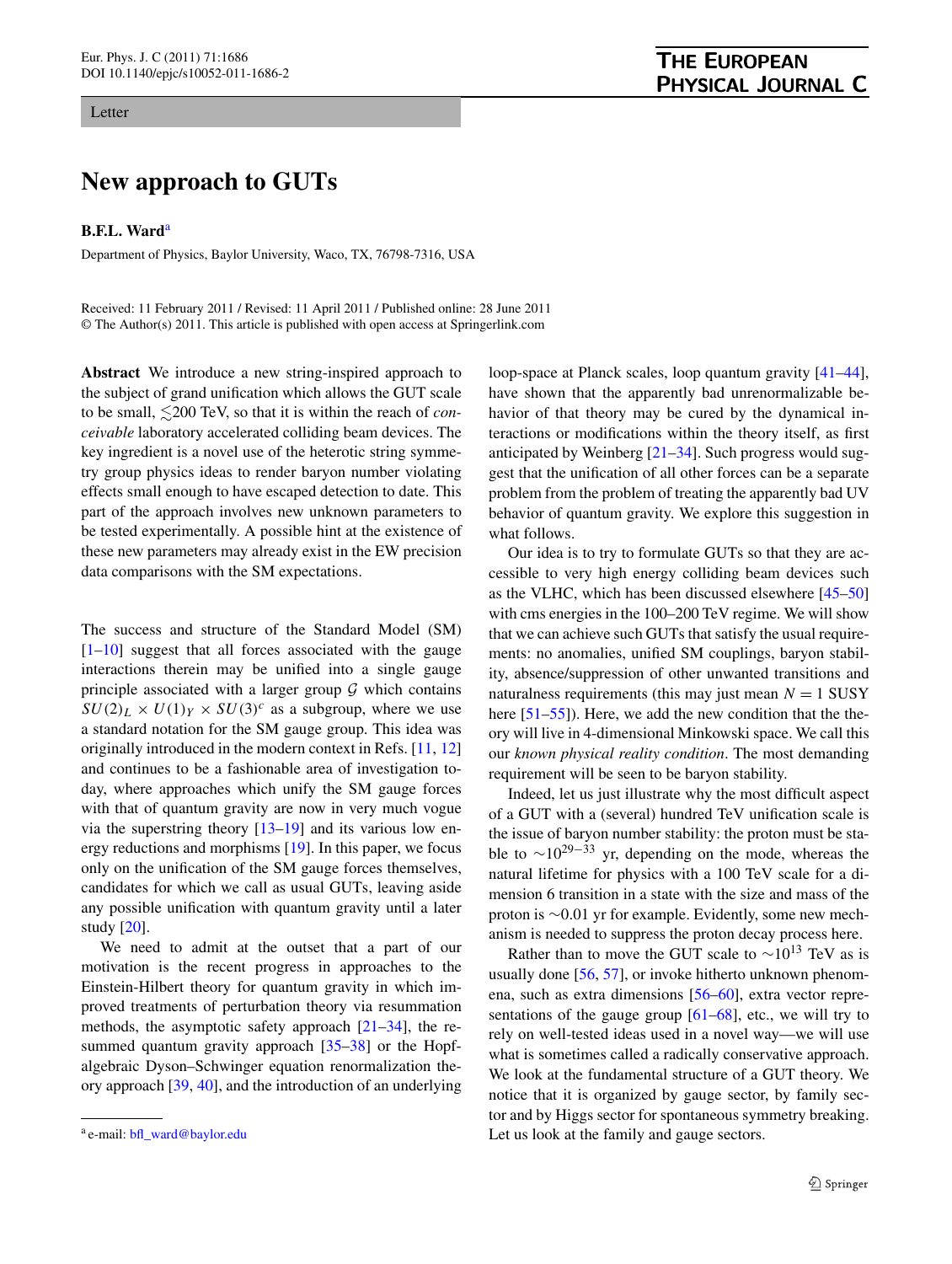<span id="page-1-0"></span>**Fig. 1** *SU(*5*)* decomposition of six SM families with the prediction of six new heavy leptons and six new heavy quarks, all possibly accessible at the next set of high energy colliders. The superscript *c* denotes charge conjugation as usual and the color index runs from 1 to 3 here. When the effective high energy gauge symmetry is  $E_8 \times E_8 \times E_8 \times E_8 \equiv E_{8,1} \times$  $E_{8,2} \times E_{8,3} \times E_{8,4}$ , the

structure in this figure occurs twice, but with new quarks and leptons as yet unseen

$$
\begin{aligned}\n\frac{d_{\ell_1}^{c}}{d_{\ell_2}^{c}} \\
\frac{d_{\ell_2}^{c}}{d_{\ell_3}^{c}} \\
\frac{d_{\ell_3}^{c}}{d_{\ell_4}^{c}}\n\end{aligned}\n\bigoplus\n\begin{aligned}\n\frac{1}{\sqrt{2}} \begin{bmatrix}\n0 & u_{\ell_3}^{c} & -u_{\ell_2}^{c} & -u_{\ell_1}^{c} & -d_{\ell_1}^{c} \\
-u_{\ell_3}^{c} & 0 & u_{\ell_1}^{c} & -u_{\ell_2}^{c} & -d_{\ell_2}^{c} \\
u_{\ell_2}^{c} & -u_{\ell_1}^{c} & 0 & -u_{\ell_2}^{c} & -d_{\ell_2}^{c} \\
u_{\ell_1}^{c} & u_{\ell_2}^{c} & u_{\ell_2}^{c} & 0 & -\ell_1^+ \\
u_{\ell_1}^{c} & u_{\ell_2}^{c} & u_{\ell_2}^{c} & 0 & -\ell_1^+ \\
u_{\ell_1}^{c} & u_{\ell_2}^{c} & u_{\ell_2}^{c} & -u_{\ell_1}^{c} & -d_{\ell_2}^{c} \\
u_{\ell_2}^{c} & u_{\ell_2}^{c} & -u_{\ell_2}^{c} & -u_{\ell_2}^{c} & -d_{\ell_2}^{c} \\
u_{\ell_2}^{c} & -u_{\ell_2}^{c} & 0 & -u_{\ell_2}^{c} & -d_{\ell_2}^{c} \\
u_{\ell_1}^{c} & u_{\ell_2}^{c} & u_{\ell_2}^{c} & u_{\ell_2}^{c} & 0 & -\ell_2^+ \\
u_{\ell_1}^{c} & u_{\ell_2}^{c} & u_{\ell_2}^{c} & u_{\ell_2}^{c} & 0 & -\ell_2^+ \\
u_{\ell_1}^{c} & u_{\ell_2}^{c} & u_{\ell_2}^{c} & u_{\ell_2}^{c} & 0 & -\ell_2^+ \\
u_{\ell_1}^{c} & u_{\ell_2}^{c} & u_{\ell_2}^{c} & u_{\ell_2}^{c} & \ell_2^+ \\
u_{\ell_1}^{c} & u_{\ell_2}^{c} & u_{\ell_
$$

 $-11$ 

 $u = u_{e'}, d = d_{e'}, c = u_{u'}, s = d_{u'}, t = u_{\tau'}, b = d_{\tau'}$ 

In Ref. [[12\]](#page-4-3), the  $10 + \bar{5}$  of *SU*(5) was advocated and shown to accommodate the SM family with a massless neutrino. Recently, with advent of neutrino masses [\[69](#page-5-7)[–71](#page-5-8)], we need to extend this to a sixteen dimensional representation. We will use the **16** of  $SO(10)$  [[72\]](#page-5-9), as it decomposes as  $10 + 5 + 1$  under an inclusion of *SU*(5) into *SO*(10). We know from the heterotic string formalism  $[13-19]$  $[13-19]$  $[13-19]$  (we view here modern string theory as an extension of quantum field theory which can be used to abstract dynamical relationships which would hold in the real world even if the string theory itself is in detail only an approximate, mathematical treatment of that reality, just as the old strong interaction string theory [\[73](#page-5-10)] could be used to abstract properties of QCD [\[8](#page-4-17)[–10](#page-4-1)], such as Regge trajectories, even before QCD was discovered) that in the only known and accepted unification of the SM and gravity, the gauge group  $E_8 \times E_8$  is singled out when all known dualities [[19\]](#page-4-5) are taken into account to relate equivalent superstring theories. A standard breakdown of this symmetry to the SM gauge group and family structure is [[19](#page-4-5)]

$$
E_8 \to SU(3) \times E_6 \to SU(3) \times SO(10) \times U'(1)
$$
  
\n
$$
\to SU(3) \times SU(5) \times U''(1) \times U'(1)
$$
  
\n
$$
\to SU(3) \times SU(3)^c \times SU(2)_L \times U(1)_Y
$$
  
\n
$$
\times U''(1) \times U'(1)
$$
 (1)

where the SM gauge group is now called out as  $SU(3)^c \times$  $SU(2)_L \times U(1)_Y$ . It can be shown that the **248** of  $E_8$  then splits under this breaking into  $(8, 1) + (1, 78) + (3, 27) +$  $(3, 27)$  under  $SU(3) \times E_6$  and that each 27 under  $E_6$  contains exactly one SM family 16-plet with 11 other states that are paired with their anti-particles in helicity via real representations so that they would be expected to become massive at the GUT scale. Let us consider that we have succeeded with the heterotic string breaking scenario to get three fam-ilies [\[56](#page-5-2), [57](#page-5-3)] under the first  $E_8$  factor in the  $E_8 \times E_8$  gauge group. They are singlets under the second  $E_8$ . We now repeat the same pattern for the second factor as well. This gives us six families, one set of "family triplets" transforming non-trivially only under  $E_{8a}$  and the other set of "family" triplets" transforming non-trivially only under  $E_{8b}$ , where  $E_8 \times E_8 \equiv E_{8a} \times E_{8b}$ . To stop baryon instability, we identify the light quarks as those from  $E_{8a}$  and the light leptons as those from  $E_{8b}$ —here, light means light on the scale of  $M<sub>GUT</sub>$ , the grand unified theory (GUT) scale. The remaining particles in each sector are then at the respective scales *M*LM between their current experimental limits and the GUT scale. The proton cannot decay because the leptons to which it could transform via (leptoquark) bosons are all at too high a scale.

<span id="page-1-1"></span>Already, let us note that, while our approach to proton stability is very much related to the approaches in Refs. [\[61–](#page-5-5) [68\]](#page-5-6), it differs from the standpoint of radical conservatism we only use the family structure that has been seen in Nature in the standard SM families:  $\{10 + \bar{5} + 1\}$ *j*, where we now have six of them instead of the usual three so that the family index *j* now runs from  $j = 1$  to  $j = 6$  and we do not have any vector representations, as we illustrate in Fig. [1.](#page-1-0) For this reason we have no problem with such issues as charge quantization. We are predicting the discovery of the *equivalent* of three new families of quarks and leptons at the next very high energy machines with gauge quantum numbers entirely the same as those that have already been seen in Nature but with significantly larger masses. In particular, we note that just a single Higgs  $SU(2)_L$  doublet, as originally proposed by Weinberg and Salam [[13–](#page-4-4)[18](#page-4-18)], is enough to give all particles their masses in a large region of our parameter space. Of course, this does not exclude more than one such doublet.

It is also important to stress that we are only abstracting the family and gauge structure of the breaking pattern in [\(1](#page-1-1)) (we discard everything else), very much in the spirit of Gell-Mann's abstraction of the algebra of currents from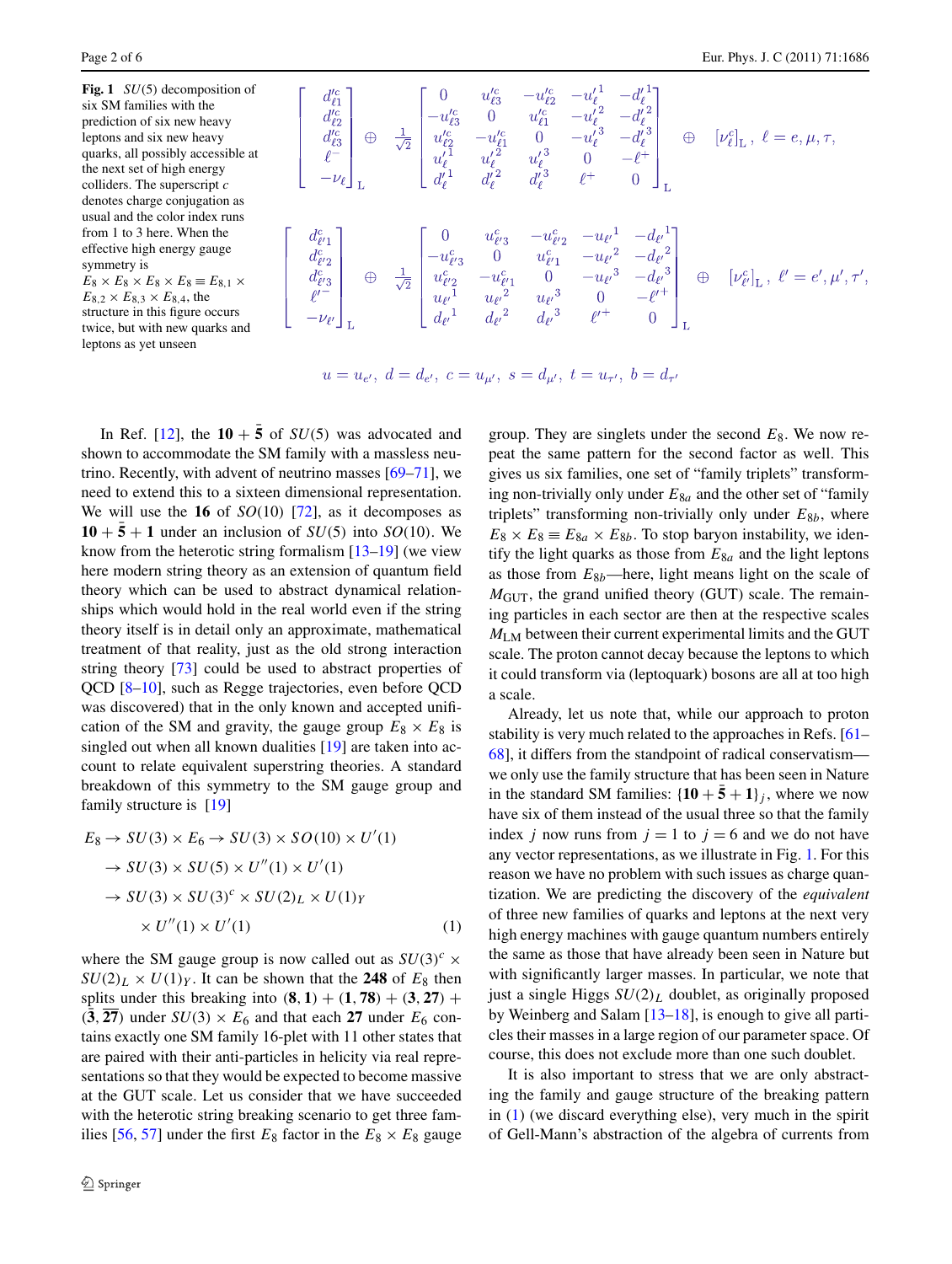free field theory in Ref. [\[74](#page-5-11)] for the strong interaction, without claiming that the details in the breaking are themselves also relevant. Indeed, our entire point is that these details, whether they are from the string theoretic perspective or the usual GUT perspective, may not be relevant at all.

Since we are entering into some discussion about hitherto unexplored phenomena, we have to be open about the framework in the most basic ways. For example, the heterotic superstring Lagrangian has the action, using the language of conformal field theory for definiteness [[19\]](#page-4-5), for the matter sector (as opposed to the ghost sector) given by

$$
S(X, \tilde{\psi}, \lambda)
$$
  
=  $\frac{1}{4\pi} \int d^2 z \left( \frac{2}{\alpha'} \partial X^{\mu} \bar{\partial} X_{\mu} + \lambda^A \bar{\partial} \lambda^A + \tilde{\psi}^{\mu} \partial \tilde{\psi}_{\mu} \right)$  (2)

where we have introduced the fields  $X^{\mu}(z, \bar{z}), \tilde{\psi}^{\mu}(\bar{z}), \mu =$ 0*,...,* 9 for the left-moving part of the bosonic string and the right-moving part of the type II superstring, respectively, as well as the 32 left-moving spin- $\frac{1}{2}$  fields  $\lambda^A$ ,  $A = 1, \ldots, 32$ , with the boundary conditions  $\lambda^A(w + 2\pi) = \eta \lambda^A(w)$ ,  $A = 1, \ldots, 16, \lambda^A(w + 2\pi) = \eta' \lambda^A(w), A = 17, \ldots, 32,$ where *η* and *η'* each are  $\pm 1$ ,  $e^{-iw} = z$  and  $\frac{1}{2\pi\alpha'}$  is the usual string tension. The  $\lambda^A$  are needed to complete the cancellation of central charge when all ghosts are taken into account and the boundary conditions, with the attendant GSO projections, just give us the  $E_8 \times E_8$  heterotic superstring theory [\[13](#page-4-4)[–18](#page-4-18)] as is well known [\[19](#page-4-5)]. Here, we extend this to the possibility that we have two such contributions to the world action, two strings, that for the moment will be non-interacting copies of each other:  $S_{\text{world}} = S(X(1), \tilde{\psi}(1), \lambda(1)) + S(X(2), \tilde{\psi}(2), \lambda(2))$  where each  $\{X(j), \psi(j), \lambda(j)\}\$ is an independent copy of the heterotic string fields in [\(2](#page-2-0)). The gauge group of the world is then two copies of  $E_8 \times E_8$ .<sup>[1](#page-2-1)</sup> If we repeat the model construction above, we have the possibility of making 6 light families, three of which we have not seen, so we take it that they may be at any scale above what has been eliminated up to the GUT scale. They may appear at LHC, for example.

<span id="page-2-1"></span>The ordinary electroweak and strong interaction gauge bosons are now an unknown mixture of the two copies of two sets of such bosons from the two  $E'_{8}$ s associated to a given string Lagrangian: when we break the four *E*8's each to a product group  $SU(3) \times E_6$  and then subsequently break each of the four  $E_6$ 's to get four copies of  $SU(3)^c$  ×  $SU(2)_L \times U(1)_Y$ , for the initially massless gauge bosons for

<span id="page-2-2"></span> $SU(3)_i^c \times SU(2)_{Li} \times U(1)_{Yi} \in E_{8,i}, G_i^a, a = 1, \ldots, 8, A_i^{i'}$  $i' = 1, \ldots, 3, B_i, i = 1, \ldots, 4$ , in a standard notation, we assume a further breaking at the GUT scale so that the following linear combinations are massless at the GUT scale  $M<sub>GUT</sub>$ while the orthogonal linear combinations acquire masses  $\mathcal{O}(M_{\text{GUT}})$ 

<span id="page-2-0"></span>
$$
A_f^{i'} = \sum_{i=1}^4 \eta_{2i} A_i^{i'}, \qquad B_f = \sum_{i=1}^4 \eta_{1i} B_i.
$$
 (3)

The mixing coefficients  $\{\eta_{aj}\}$  satisfy  $\sum_{i=1}^{4} \eta_{ai}^2 = 1, a = 1, 2$ . By the discrete symmetry that obtains if the strings are identical copies of each other, all color and electroweak gauge couplings at the scale  $M<sub>GUT</sub>$  satisfy the usual GUT relations as first given by Georgi and Glashow in Ref. [[12\]](#page-4-3).

For the strong interaction, we take the minimal view that the quarks in each set of three families from the four  $E_8$ 's are confined. By our discrete symmetry all four strong interaction gauge couplings to be equal at the GUT scale. This means that for the known quarks, we have gluons  $G_1^a$ . Of course, experiments may ultimately force us to break the as yet unseen color groups. This is straightforward to do fol-lowing Ref. [\[75](#page-5-12)].

For the low energy EW bosons, we have quite a bit of freedom in [\(3](#page-2-2)). We note the following values [\[76](#page-5-13), [77](#page-5-14)] of the known gauge couplings at scale *MZ*:

$$
\alpha_s(M_Z)|_{\overline{\text{MS}}} = 0.1184 \pm 0.0007
$$
  
\n
$$
\alpha_W(M_Z)|_{\overline{\text{MS}}} = 0.033812 \pm 0.000021
$$
  
\n
$$
\alpha_{\text{EM}}(M_Z)|_{\overline{\text{MS}}} = 0.00781708 \pm 0.00000098
$$
 (4)

It is well known [\[79\]](#page-5-15) that the factor of almost 4 between  $\alpha_s(M_Z)$  and  $\alpha_W(M_Z)$  and between  $\alpha_W(M_Z)$  and  $\alpha_{EM}(M_Z)$ when the respective unified values are 1 and 2.67 require  $M_{\text{GUT}} \sim 10^{13} - 10^{12}$  TeV. Here, with the use of the  $\{\eta_{ki}\}\$ we can absorb most of the discrepancy between the unification and observed values of the coupling ratios so that the GUT scale is not beyond current technology for accelerated colliding beam devices.

<span id="page-2-3"></span>More precisely, we can set

$$
\eta_{21} = \eta_{22} \cong \frac{1}{\sqrt{2.032}}
$$
  

$$
\eta_{11} = \eta_{12} \cong \frac{1}{\sqrt{3.341}}
$$
 (5)

and this will leave a "small" amount of evolution do be done between the scale  $M_Z$  and  $M_{\text{GUT}}$ .

Indeed, with the choices in  $(5)$  $(5)$ , and the use of the oneloop beta functions  $[8-10]$  $[8-10]$ , if we use continuity of the gauge coupling constants at mass thresholds with one such threshold at  $m_H \approx 120$  GeV and a second one at  $m_t = 171.2$  GeV

<sup>&</sup>lt;sup>1</sup>If one wants to avoid any reference to superstring theory, one can just postulate our symmetry and families as needed, obviously, with the effective GUT gauge group  $SO(10) \times SO(10) \times SO(10) \times SO(10)$ with discrete symmetry used to achieve equality of the gauge couplings at the GUT scale and the textbook [[72](#page-5-9)] symmetry breaking to the respective SM gauge group factors; we leave this to the discretion of the reader.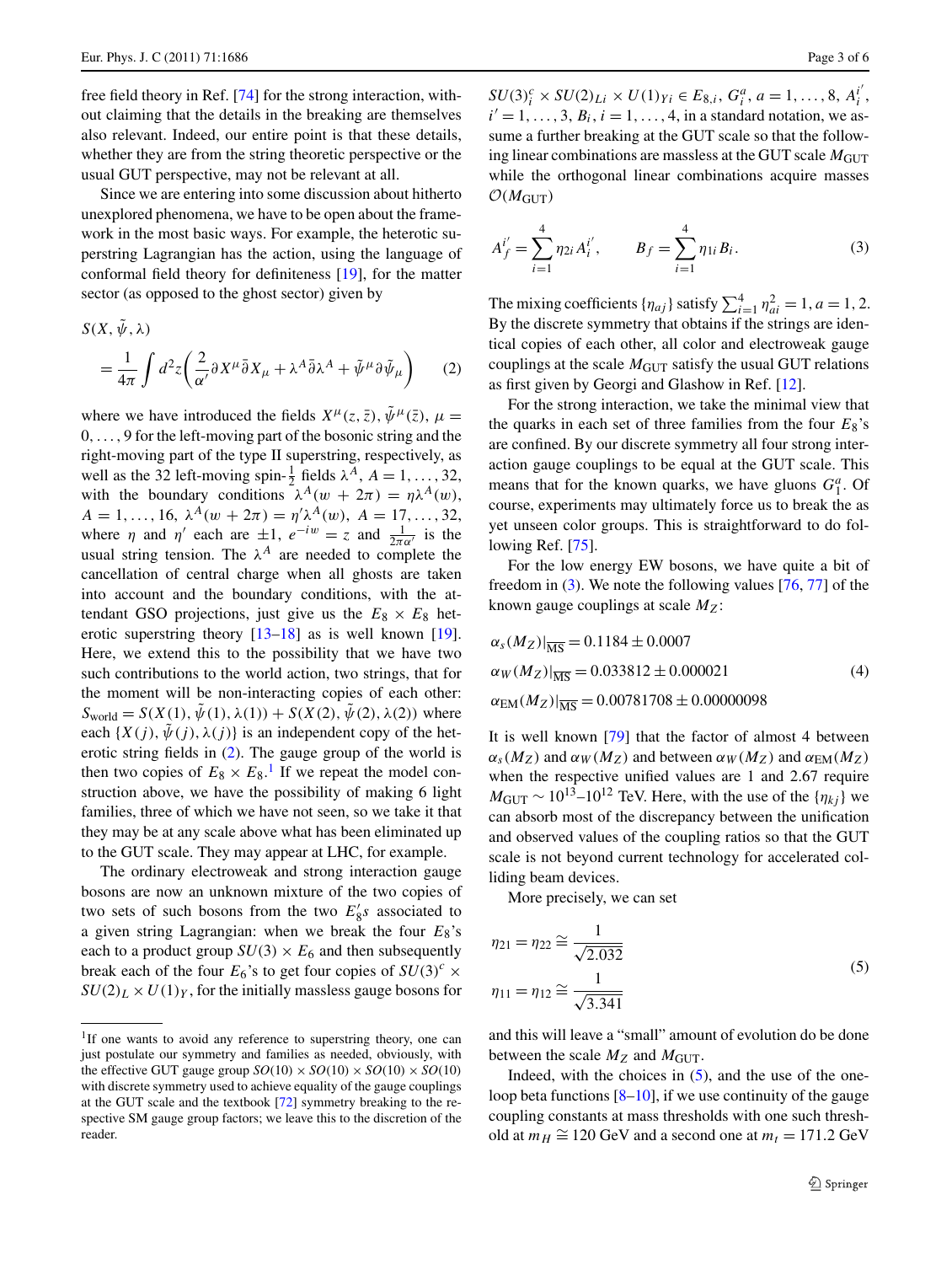for definiteness to illustrate our approach, $<sup>2</sup>$  then the GUT</sup> scale can be easily evaluated to be  $M_{\text{GUT}} \cong 100 \text{ TeV}$ , as advertised. For we get

$$
b_0^{U(1)_Y} = \frac{1}{12\pi^2} \begin{cases} 4.385, & M_Z \le \mu \le m_H \cong 120 \text{ GeV} \\ 4.417, & m_H < \mu \le m_t \\ 5.125, & m_t < \mu \le M_{\text{GUT}} \end{cases} \tag{6}
$$

from the standard formula  $[8-10]$  $[8-10]$ 

$$
b_0^{U(1)_Y} = \frac{1}{12\pi^2} \left( \sum_j n_j \left( \frac{Y_j}{2} \right)^2 \right) \tag{7}
$$

where  $b_0^{U(1)_Y}$  is the coefficient of  $g^{3}$  in the beta function for the  $U(1)_Y$  coupling constant *g'* in the  $SU(2)_L \times U(1)_Y$ EW theory of Glashow, Salam and Weinberg  $[1-7]$  $[1-7]$ ,  $n_j$  is the effective number of Dirac fermion degrees of freedom, i.e., a left-handed Dirac fermion counts as 1*/*2, a complex scalar counts as 1*/*4, and so on. Similarly, for the QCD and  $SU(2)_L$  theories, we get the analogous

$$
b_0^{SU(2)_L} = \frac{-1}{16\pi^2} \begin{cases} 3.708, & M_Z \le \mu \le m_H \cong 120 \text{ GeV} \\ 3.667, & m_H < \mu \le m_t \\ 3.167, & m_t < \mu \le M_{\text{GUT}} \end{cases} \tag{8}
$$

$$
b_0^{\text{QCD}} = \frac{-1}{16\pi^2} \begin{cases} 7.667, & M_Z \le \mu \le m_t \\ 7, & m_t < \mu \le M_{\text{GUT}} \end{cases} \tag{9}
$$

from the standard formula [[8–](#page-4-17)[10\]](#page-4-1)

$$
b_0^{\mathcal{H}} = \frac{-1}{16\pi^2} \left( \frac{11}{3} C_2(\mathcal{H}) - \frac{4}{3} \sum_j n_j T(R_j) \right)
$$
(10)

where  $T(R_j)$  sets the normalization of the generators  $\{\tau_a^{R_j}\}$ of the group  $H$  in the representation  $R_j$  via tr  $\tau_a^{R_j} \tau_b^{R_j} =$  $T(R_i)\delta_{ab}$  where  $\delta_{ab}$  is the Kronecker delta and  $C_2(\mathcal{H})$  is the quadratic Casimir invariant eigenvalue for the adjoined representation of  $H$ . These results  $(6)$  $(6)$ – $(10)$  $(10)$  together with the standard one-loop solution [[8–](#page-4-17)[10\]](#page-4-1)

$$
g_{\mathcal{H}}^{2}(\mu) = \frac{g_{\mathcal{H}}^{2}(\mu_{0})}{1 - 2b_{0}^{\mathcal{H}}g_{\mathcal{H}}^{2}(\mu_{0})\ln(\mu/\mu_{0})}
$$
(11)

<span id="page-3-0"></span>allow us to compute the value  $M_{\text{GUT}} \cong 100 \text{ TeV}$  for the values of  $\eta_{ai}$  given in ([5\)](#page-2-3). Here, we use standard notation that  $g^2_{\mathcal{H}}(\mu)$  is the squared running coupling constant at scale  $\mu$ for  $\mathcal{H} = U(1)_Y$ ,  $SU(2)_L$ ,  $QCD \equiv SU(3)^c$  and we note as <span id="page-3-1"></span>well that the parameters  $\eta_{ai}$  modify the usual unification conditions at the GUT scale, for  $\eta_{a1} = \eta_{a2}, a = 1, 2$ , via

$$
\alpha_{\text{QCD}}(M_{\text{GUT}}) = \frac{1}{\eta_{21}^2} \alpha_{SU(2)_L} (M_{\text{GUT}}),
$$
  
\n
$$
\alpha_{\text{QCD}}(M_{\text{GUT}}) = \frac{5}{3\eta_{11}^2} \alpha_{U(1)_Y} (M_{\text{GUT}}),
$$
\n(12)

where as usual  $\alpha_{\mathcal{H}}(\mu) \equiv g_{\mathcal{H}}^2(\mu)/(4\pi)$ . The remaining parameters  $\eta_{aj}$ ,  $a = 1, 2, j = 3, 4$  are such that the conditions  $\sum_j \eta_{aj}^2 = 1$ , *a* = 1, 2 hold and would be subject to investigations of the higher energy multiplets/massive gauge bosons that have yet to be discovered according to the model we present here. We note the value  $\alpha_{\text{QCD}}(M_{\text{GUT}}) = 0.0613$  for the case presented here, for reference. Its dependence on the  $\eta_{ai}$  can be seen, in the current example, from the result

 $\alpha$ <sub>OCD</sub> $(M$ <sub>GUT</sub> $)$ 

$$
= \frac{\alpha_{\text{QCD}}(m_t)}{1 + \frac{b_0^{\text{QCD}}}{b_0^{\text{QCD}} - \eta_{21}^2 b_0^{\text{SU}(2)} L} \left(\frac{\eta_{21}^2 \alpha_{\text{QCD}}(m_t)}{\alpha_{\text{SU}(2)} L (m_t)} - 1\right)},\tag{13}
$$

from which one can see why  $M_{\text{GUT}}$  is significantly lowered by the values of  $\eta_{ai}$  that we use. As usual,  $\alpha_s \equiv \alpha_{\rm QCD}$ ,  $\alpha_W =$  $\alpha_{SU(2)_L}$ .

<span id="page-3-2"></span>We note that the value of 100 TeV for the unification scale has been chosen for illustration, as in principle any value between the TeV scale and the Planck scale is allowed in our approach. Experiment would tell us what the true value is.

In principle the problem with baryon stability could reappear if the leptoquark bosons from different *E*8*,i* would mix. To prevent this, it is enough that the B–L charge from each *E*8*,i* is separately conserved, so that leptoquarks from different *E*8*,i* cannot mix.

We sum up with an interesting possible application of our approach. We recall the very precise values of the EW parameter  $\sin^2 \theta_{W,\text{eff}}^{\text{lept}}$  from the lepton sector via the  $A_{LR}$ and from the precision hadronic observable  $A_{FB}^{b}$  as summarized in Ref. [[78\]](#page-5-16). These two measurements, arguably two of the most precise measurements at SLC and LEP, disagree by  $3.2\sigma$ , where the two respective values are [[78\]](#page-5-16)  $0.23098 \pm 0.00026$  and  $0.23221 \pm 0.00029$ . We see above that just a small change in the mixing coefficients for gauge bosons attendant to the families with the light quarks versus those for gauge bosons attendant to the families with light leptons easily accommodates any actual difference in these two measurements. A more precise set of EW measurements, such as those possible at an ILC/CLIC high energy *e*<sup>+</sup>*e*<sup>−</sup> colliding beam device, would eventually clarify the situation, presumably. More importantly, we propose here a "green pasture" instead of the traditional "desert" [[12,](#page-4-3) [79\]](#page-5-15).

<sup>&</sup>lt;sup>2</sup>Here, we take the limit that  $M_{LM}$  is near  $M_{GUT}$  for the illustration the case where it is a few TeV is done in the first Note-Added for completeness.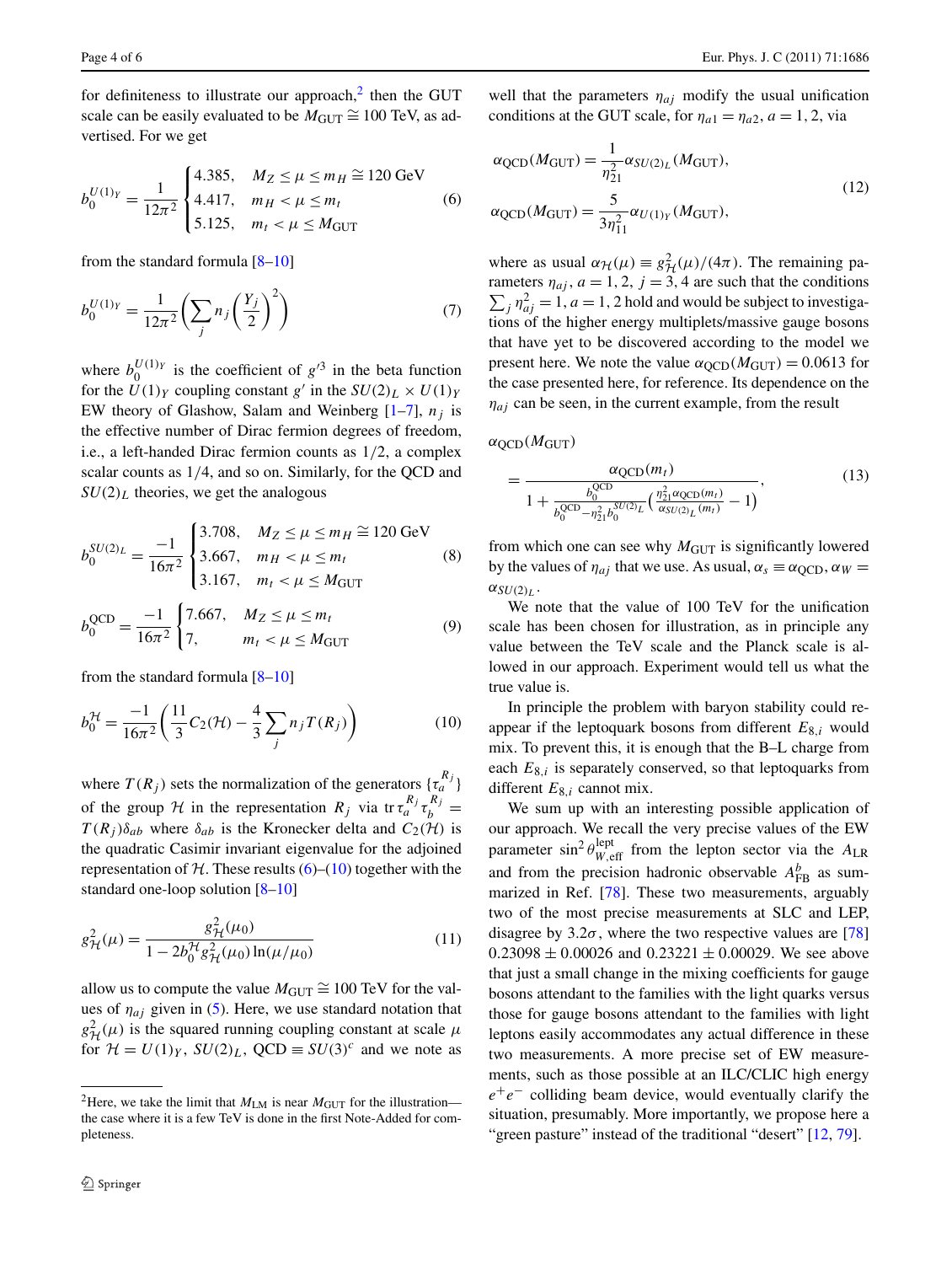## **Notes added**

- In the text, we took the intermediate scale  $M_{LM}$  to the limiting value  $M<sub>GUT</sub>$  so that the new quarks and leptons we predict are all at the GUT scale and do not enter into our running coupling constant analyses for simplicity to illustrate the basic ideas of the discussion. It is straightforward to redo the analyses to allow the more interesting case, where for example we put one set of new leptons and new quarks at  $M_{LM} = 2$  TeV, so that they would be accessible at the LHC. Then by evolving our coupling constants first from  $\mu = m_t$  to  $\mu = 2$  TeV using the results given in the text and then from  $\mu = 2$  TeV to  $\mu = M_{\text{GUT}} =$ 100 TeV with the new values  $(b_0^{U(1)_Y}, b_0^{SU(2)_L}, b_0^{QCD}) =$  $(10.1875/(12\pi^2), (5/6)/(16\pi^2), (-3/(16\pi^2)))$ , we find that the required values of the  $\eta_{ij}$  change to  $\eta_{21} = \eta_{22} \approx$ √ 1  $\frac{1}{2.218}$  and  $\eta_{11} = \eta_{12} \cong \frac{1}{\sqrt{3.760}}$ . LHC may therefore very well discover some of our new states.
- It is possible that the  $3.2\sigma$  effect discussed above is just a statistical fluctuation. Without this effect, we can simplify our approach as follows. We take a six light family string compactification  $[19, 56, 57]$  $[19, 56, 57]$  $[19, 56, 57]$  $[19, 56, 57]$  $[19, 56, 57]$  $[19, 56, 57]$  $[19, 56, 57]$  in the first  $E_{8a}$  breaking and we leave open what number of light families we get from the breaking of the second *E*8*<sup>b</sup>* factor for a single heterotic string. We then only have two sets of SM gauge bosons at  $M<sub>GUT</sub>$ . Again, with the three families with the known light quarks we associate heavy leptons at scale *M*LL and with the three families with the known light leptons we associate heavy quarks at the scale  $M_{OL}$  where in the text we set generically  $M_{LL} \sim M_{QL} \sim M_{LM}$ . The mix-ing formulas ([3\)](#page-2-2) now just involve  $\{\eta_{jk}, j = 1, 2, k = 1, 2\}$ and the known light quarks and leptons have the 'same' leptonic effective weak mixing angle. The same calculations as we presented above in the text still obtain: for illustration with  $M_{LM} \sim M_{GUT}$ , if we take now  $\eta_{21} =$ 1/ $\sqrt{2.000}$ ,  $\eta_{11} = 1/\sqrt{3.260}$ , we get  $M_{GUT} \cong 136$  TeV which is again in the 100–200 TeV regime. Our 'broken family' hypothesis again realizes a 'green pasture' instead of the traditional 'desert'.

**Acknowledgements** Work partly supported by NATO Grant PST.CLG.980342.

<span id="page-4-0"></span>**Open Access** This article is distributed under the terms of the Creative Commons Attribution Noncommercial License which permits any noncommercial use, distribution, and reproduction in any medium, provided the original author(s) and source are credited.

## **References**

- 1. S.L. Glashow, Nucl. Phys. **22**, 579 (1961)
- 2. S. Weinberg, Phys. Rev. Lett. **19**, 1264 (1967)
- 3. A. Salam, in *Elementary Particle Theory*, ed. by N. Svartholm (Almqvist & Wiksells, Stockholm, 1968), p. 367
- 4. G. 't Hooft, M. Veltman, Nucl. Phys. B **44**, 189 (1972)
- <span id="page-4-19"></span><span id="page-4-17"></span><span id="page-4-3"></span><span id="page-4-2"></span><span id="page-4-1"></span>5. G. 't Hooft, M. Veltman, Nucl. Phys. B **50**, 318 (1972)
- <span id="page-4-4"></span>6. G. 't Hooft, Nucl. Phys. B **35**, 167 (1971)
- 7. M. Veltman, Nucl. Phys. B **7**, 637 (1968)
- 8. D.J. Gross, F. Wilczek, Phys. Rev. Lett. **30**, 1343 (1973)
- 9. H.D. Politzer, Phys. Rev. Lett. **30**, 1346 (1973)
- 10. F. Wilczek, in *Proc. 16th International Symposium on Lepton and Photon Interactions*, Ithaca, 1993, ed. by P. Drell, D.L. Rubin (AIP, New York, 1994), p. 593 and references therein
- 11. J.C. Pati, Salam Adbus, Phys. Rev. D **8**, 1240 (1973)
- <span id="page-4-18"></span>12. H. Georgi, S.L. Glashow, Phys. Rev. Lett. **32**, 438 (1974)
- 13. M.B. Green, J.H. Schwarz, Phys. Lett. B **149**, 117 (1984)
- 14. M.B. Green, J.H. Schwarz, Phys. Lett. B **151**, 21 (1985)
- <span id="page-4-5"></span>15. D.J. Gross, J.A. Harvey, E. Martinec, R. Rohm, Phys. Rev. Lett. **54**, 502 (1985)
- <span id="page-4-6"></span>16. D.J. Gross, J.A. Harvey, E. Martinec, R. Rohm, Nucl. Phys. B **256**, 253 (1985)
- <span id="page-4-7"></span>17. D.J. Gross, J.A. Harvey, E. Martinec, R. Rohm, Nucl. Phys. B **267**, 75 (1986)
- 18. M. Green, J. Schwarz, E. Witten, *Superstring Theory, Vols. 1 and 2* (Cambridge University Press, Cambridge, 1987), and references therein
- 19. J. Polchinski, *String Theory, Vols. 1 and 2* (Cambridge University Press, Cambridge, 1998), and references therein
- 20. B.F.L. Ward, to appear
- 21. S. Weinberg, in *General Relativity*, ed. by S.W. Hawking, W. Israel (Cambridge University Press, Cambridge, 1979), p. 790
- 22. A. Bonanno, M. Reuter, Phys. Rev. D **65**, 043508 (2002)
- 23. A. Bonanno, M. Reuter, J. Phys. Conf. Ser. **140**, 012008 (2008)
- 24. A. Bonanno, M. Reuter, Phys. Rev. D **62**, 043008 (2000)
- 25. M. Reuter, Phys. Rev. D **57**, 971 (1998)
- 26. O. Lauscher, M. Reuter, Phys. Rev. D **66**, 025026 (2002), and references therein
- <span id="page-4-8"></span>27. D.F. Litim, Phys. Rev. Lett. **92**, 201301 (2004)
- <span id="page-4-9"></span>28. D.F. Litim, Phys. Rev. D **64**, 105007 (2001), and references therein
- 29. R. Percacci, D. Perini, Phys. Rev. D **68**, 044018 (2003)
- 30. A. Codello, R. Percacci, C. Rahmede, Ann. Phys. **324**, 414 (2009)
- <span id="page-4-10"></span>31. P.F. Machado, R. Percacci, Phys. Rev. D **80**, 024020 (2009)
- 32. R. Percacci, [arXiv:0910.4951](http://arxiv.org/abs/arXiv:0910.4951)
- <span id="page-4-12"></span><span id="page-4-11"></span>33. G. Narain, R. Percacci, Class. Quantum Gravity **27**, 075001 (2010), and references therein
- <span id="page-4-13"></span>34. J. Ambjorn, J. Jurkiewicz, R. Loll, [arXiv:1004.0352](http://arxiv.org/abs/arXiv:1004.0352), and references therein
- 35. B.F.L. Ward, Mod. Phys. Lett. A **17**, 2371 (2002)
- 36. B.F.L. Ward, Open Nucl. Part Phys. J **2**, 1 (2009)
- 37. B.F.L. Ward, J. Cosmol. Astropart. Phys. **0402**, 011 (2004)
- <span id="page-4-14"></span>38. B.F.L. Ward, Mod. Phys. Lett. A **23**, 3299 (2008), and references therein
- 39. D. Kreimer, Ann. Phys. **323**, 49 (2008)
- <span id="page-4-15"></span>40. D. Kreimer, Ann. Phys. **321**, 2757 (2006)
- 41. T. Thiemann, in *Proc. 14th International Congress on Mathematical Physics*, ed. by J.-C. Zambrini (World Scientific, Hackensack, 2005), pp. 569–583
- 42. L. Smolin, [hep-th/0303185](http://arxiv.org/abs/hep-th/0303185)
- 43. A. Ashtekar, J. Lewandowski, Class. Quantum Gravity **21**, R53– R153 (2004), and references therein
- <span id="page-4-16"></span>44. M. Bojowald et al., Phys. Rev. Lett. **95**, 091302 (2005), and references therein
- 45. G. Ambrosio et al., FNAL-TM-2149 (2001)
- 46. W. Scandale, F. Zimmermann, Nucl. Phys. B, Proc. Suppl. **177– 178**, 207 (2008)
- 47. P. Limon, in eConf/C010107
- 48. G. Dugan, M. Syphers, CBN-99-15 (1999)
- 49. A.D. Kovalenko, in *Tsukuba 2001, High Energy Accelerators* (2001), p2hc05
- 50. P. McIntyre, in *Proc. Beyond* (2010), in press, and references therein